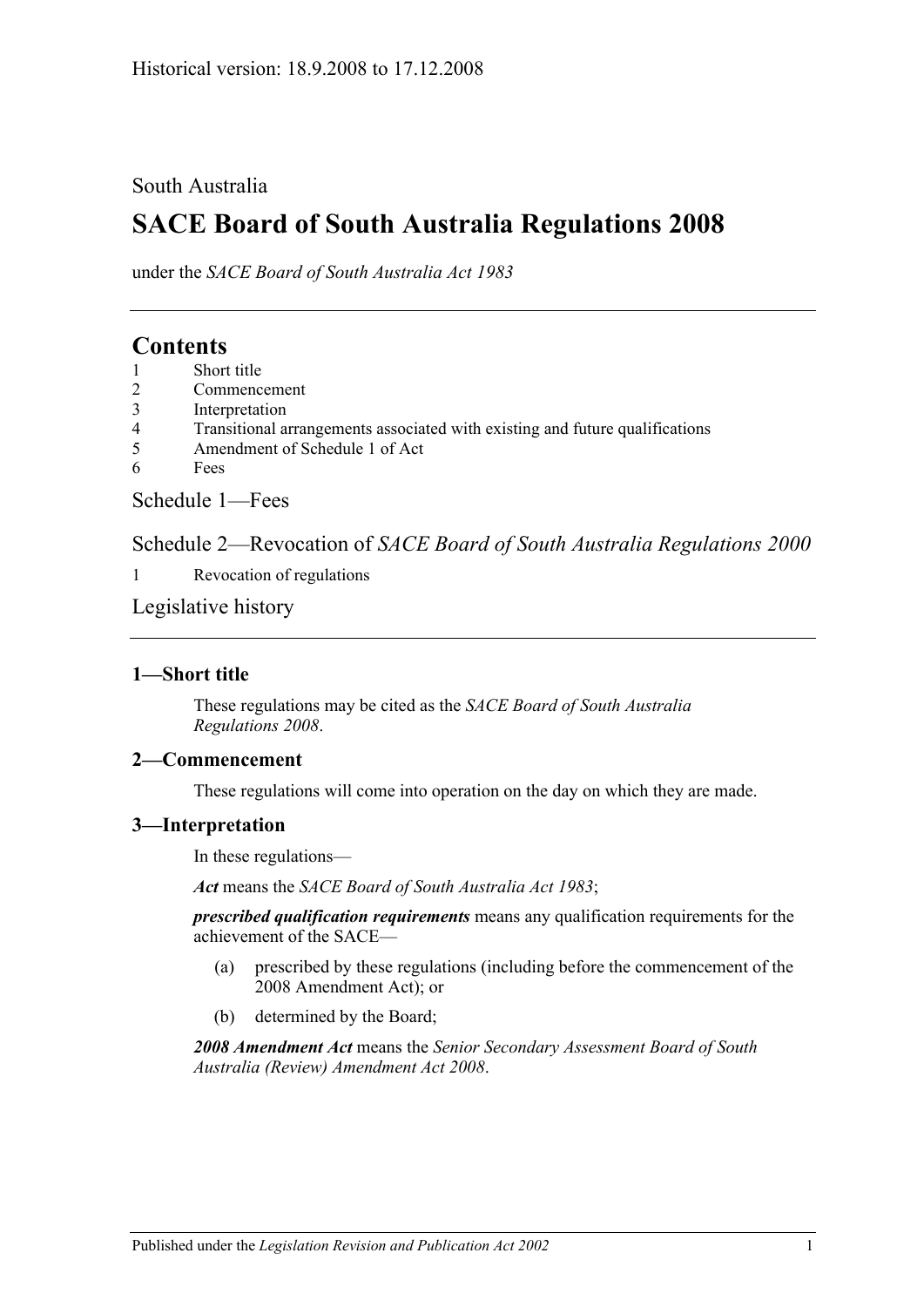#### <span id="page-1-0"></span>**4—Transitional arrangements associated with existing and future qualifications**

- (1) The Board may continue to award the qualification in existence on the commencement of the 2008 Amendment Act on such basis as the Board may determine from time to time.
- (2) The certification requirements prescribed by these regulations before the commencement of the 2008 Amendment Act will continue to apply (as may be relevant) for students undertaking senior secondary education (as defined immediately before the commencement of the 2008 Amendment Act) until otherwise determined by the Board.
- (3) All approvals given or other steps taken by the Board before the commencement of the 2008 Amendment Act (and still having force or effect immediately before that commencement) will continue to have effect in all respects on and after that commencement unless or until the Board determines otherwise.
- (4) All achievements recognised by the Board before the commencement of the 2008 Amendment Act (and being so recognised at the time of that commencement) will continue to have effect in all respects on or after that commencement (unless the Board has valid grounds to revoke the recognition of an achievement in a particular case after that commencement).

#### <span id="page-1-1"></span>**5—Amendment of Schedule 1 of Act**

Clause 1 of Schedule 1 of the Act is amended by—

- (a) deleting paragraph (h) and substituting:
	- (h) the Association of Independent Schools of South Australia—Secondary/Combined Heads Committee;
- (b) after paragraph (v) inserting:
	- (w) the Association of Independent Schools of South Australia Incorporated.

#### <span id="page-1-2"></span>**6—Fees**

- (1) The fees set out in [Schedule 1](#page-1-3) are payable to the Board.
- (2) The Board may, in appropriate cases, waive or reduce fees that would otherwise be payable under these regulations.

# <span id="page-1-3"></span>**Schedule 1—Fees**

1 **Registration fee**

For registration as an assessment centre of an educational institution not in receipt of financial assistance from the State

(*Registration entitles the institution to services similar to that extended by the Board to educational institutions in receipt of financial assistance from the State*.)

\$1 557.00 per year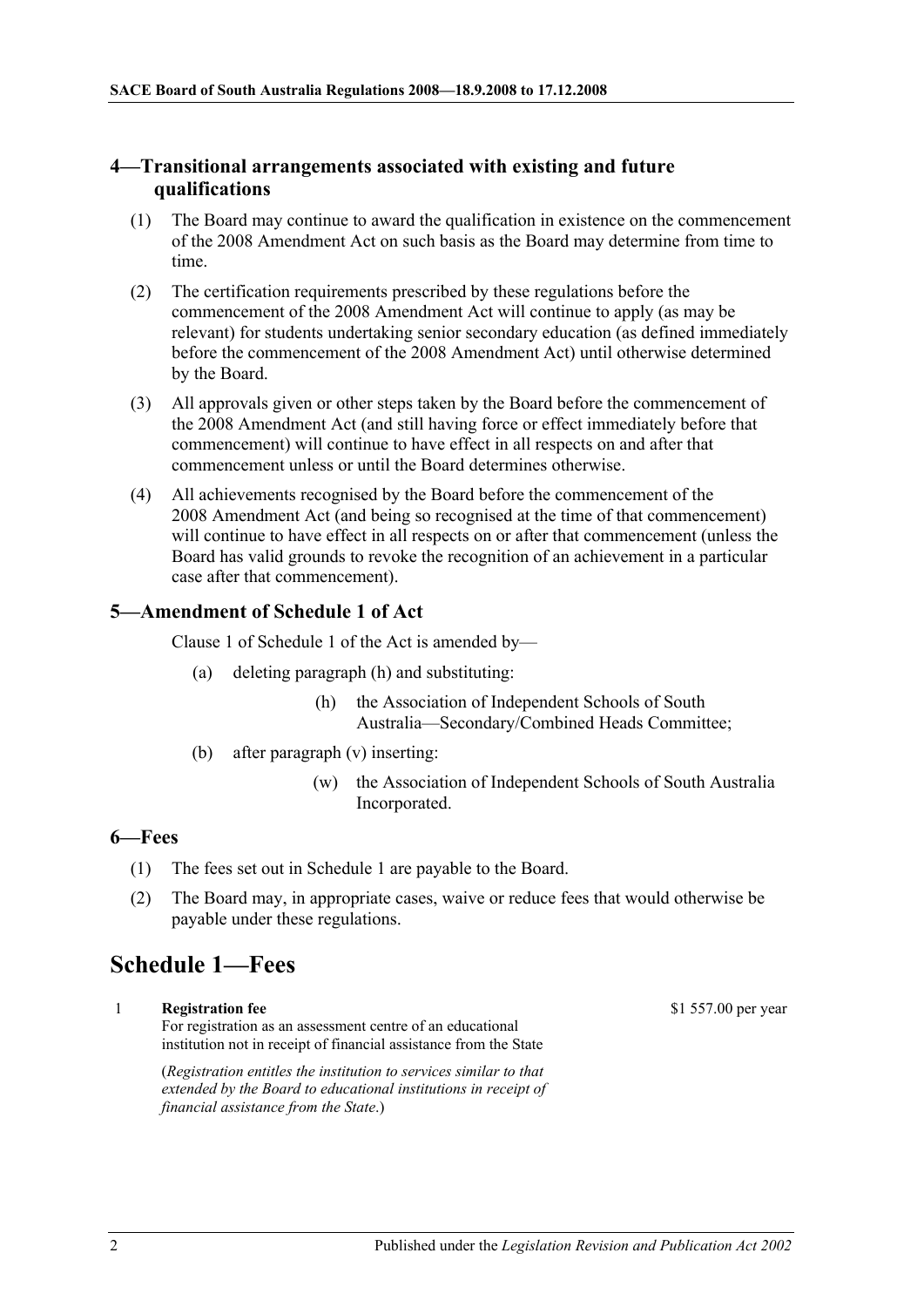| 2              | <b>Student fee</b>                                                                                                                                                                                         | For enrolment for assessment and certification of completion of<br>prescribed certification requirements by a student of an<br>educational institution not in receipt of financial assistance from<br>the State or a full fee paying overseas student (within the meaning<br>of the Education Act 1972)- |                                                             |
|----------------|------------------------------------------------------------------------------------------------------------------------------------------------------------------------------------------------------------|----------------------------------------------------------------------------------------------------------------------------------------------------------------------------------------------------------------------------------------------------------------------------------------------------------|-------------------------------------------------------------|
|                | (a)                                                                                                                                                                                                        | in the case of a student at Year 11 level                                                                                                                                                                                                                                                                | \$208.00 per student                                        |
|                | (b)                                                                                                                                                                                                        | in the case of a student at Year 12 level                                                                                                                                                                                                                                                                | \$464.00 per student                                        |
| 3              | Late enrolment fee<br>For enrolment of a student for assessment of completion of<br>prescribed certification requirements after the closing date for<br>receipt of enrolments set by the Board in any year |                                                                                                                                                                                                                                                                                                          | \$80.50 per student                                         |
| 4              | <b>Clerical check fee</b><br>For checking, at the request of a student, the clerical processes<br>and procedures involved in determining a result in a subject                                             |                                                                                                                                                                                                                                                                                                          | \$9.40 per subject                                          |
| 5              | Candidate record fee<br>For access to information about the contribution of examination<br>marks and moderated school assessment marks to the final result<br>of a Year 12 level subject                   |                                                                                                                                                                                                                                                                                                          | \$8.10 per subject                                          |
| 6              | Script access fee<br>For access of students to their assessment materials                                                                                                                                  |                                                                                                                                                                                                                                                                                                          | \$16.10 per subject                                         |
| $\overline{7}$ | <b>Statement fee</b><br>For a statement or certified record replacing-                                                                                                                                     |                                                                                                                                                                                                                                                                                                          | \$18.90 per record or statement                             |
|                | (a)                                                                                                                                                                                                        | a statement of results awarded in a specified year; or                                                                                                                                                                                                                                                   |                                                             |
|                | (b)                                                                                                                                                                                                        | a certified record of studies undertaken towards<br>completion of the prescribed certification requirements<br>(SACE Record of Achievement); or                                                                                                                                                          |                                                             |
|                | (c)                                                                                                                                                                                                        | a certified record of results in individual subjects or<br>requirements comprised in the prescribed certification<br>requirements (SACE Statement of Results) issued                                                                                                                                     |                                                             |
| 8              | <b>Replacement fee for SACE Certificate</b><br>For a replacement copy of a South Australian Certificate of<br>Education                                                                                    |                                                                                                                                                                                                                                                                                                          | \$32.30                                                     |
| 9              | <b>Curriculum statement fee</b><br>For a copy of a curriculum statement                                                                                                                                    |                                                                                                                                                                                                                                                                                                          | \$7.70 if 80 pages or less<br>\$12.30 if more than 80 pages |

# <span id="page-2-0"></span>**Schedule 2—Revocation of** *SACE Board of South Australia Regulations 2000*

## <span id="page-2-1"></span>**1—Revocation of regulations**

The *[SACE Board of South Australia Regulations](http://www.legislation.sa.gov.au/index.aspx?action=legref&type=subordleg&legtitle=SACE%20Board%20of%20South%20Australia%20Regulations%202000) 2000* are revoked (or, if the *[Senior](http://www.legislation.sa.gov.au/index.aspx?action=legref&type=subordleg&legtitle=Senior%20Secondary%20Assessment%20Board%20of%20South%20Australia%20Variation%20Regulations%202008)  [Secondary Assessment Board of South Australia Variation Regulations 2008](http://www.legislation.sa.gov.au/index.aspx?action=legref&type=subordleg&legtitle=Senior%20Secondary%20Assessment%20Board%20of%20South%20Australia%20Variation%20Regulations%202008)* (No 163 of 2008) are invalid, then the *[Senior Secondary Assessment Board of South](http://www.legislation.sa.gov.au/index.aspx?action=legref&type=subordleg&legtitle=Senior%20Secondary%20Assessment%20Board%20of%20South%20Australia%20Regulations%202000) Australia [Regulations 2000](http://www.legislation.sa.gov.au/index.aspx?action=legref&type=subordleg&legtitle=Senior%20Secondary%20Assessment%20Board%20of%20South%20Australia%20Regulations%202000)* are revoked).